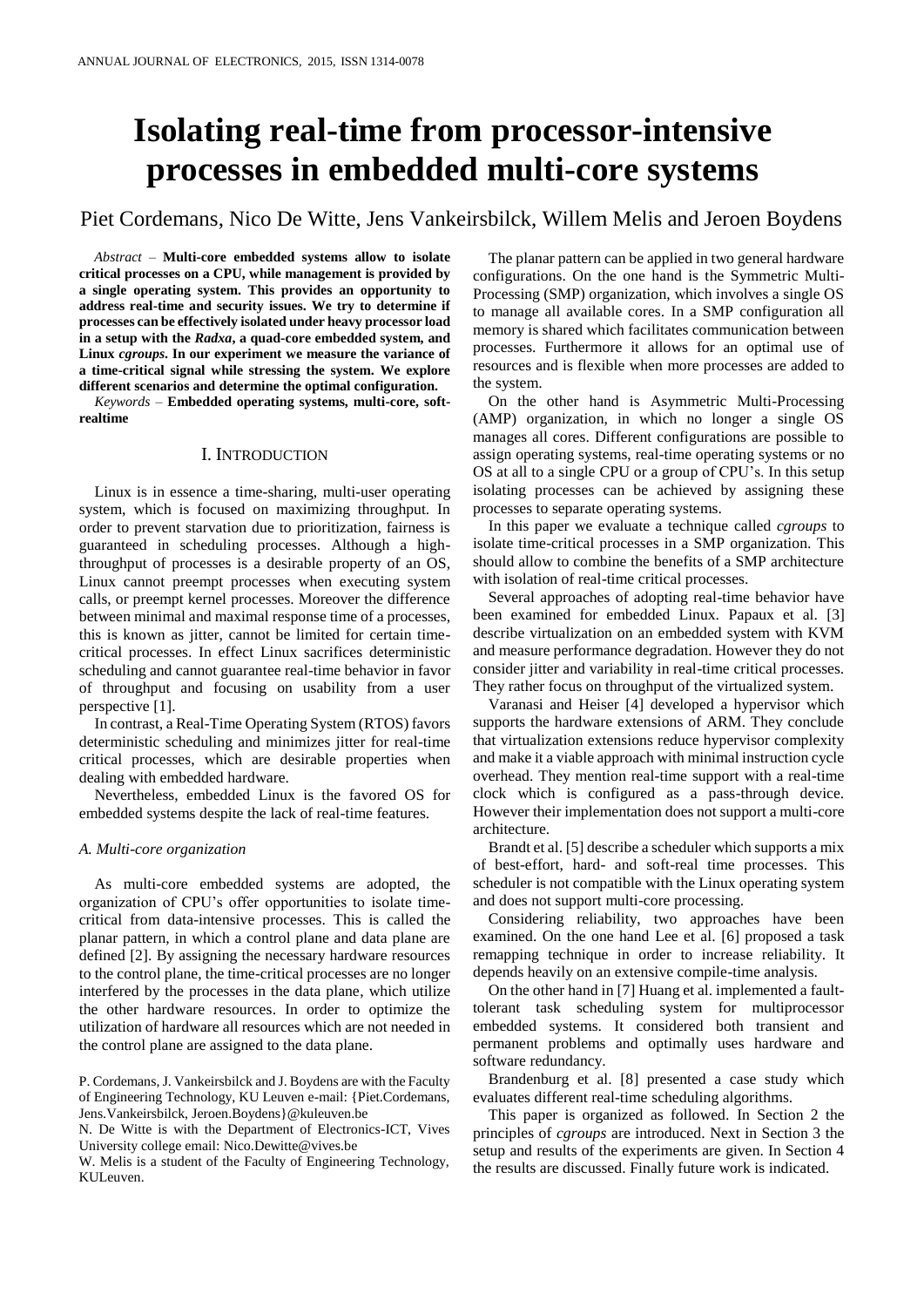# II. CGROUPS

*Cgroups* is a Linux kernel feature since version 2.6.24 and has had a major redesign since version 3.14. It allows to limit, prioritize and isolate CPU usage and other resources such as memory and I/O for a collection of processes.

# *A. CPUsets*

*CPUsets* is a part of *cgroups* which maps processes to specific banks in memory or to a logical CPU or set of logical CPU's. They extend process scheduling with a set of hooks in order to manage dynamic process scheduling on multi-core systems.

*CPUsets* communicate through the file system rather than using system calls. A virtual file system is mounted in which a hierarchical system of *CPUsets* is described. *CPUsets* are hierarchical in two ways. A child spawned of a process in a CPUset, automatically belongs to that CPUset. Moreover, a child of a CPUset is limited to the resources assigned to its parent. When a CPUset consists only of resources which are exclusively assigned to it and its children, this CPUset is called an exclusive CPUset.

#### *B. Scheduling*

*CPUsets* extend the behavior of the scheduling system by a set of hooks, which manipulate process attributes such as affinity, real-time priority and the nice factor.

The load balancer is responsible for assigning processes to specific cores. Each process has an affinity attribute which binds the process to a specific queue of a core. Affinity is important to avoid trashing the cache by switching a process from one core to another all the time. When a specific process is isolated on a specific core, *CPUsets* manipulate all affinity attributes so that the load balancer assigns the specific process to the queue of the chosen core, while other processes are assigned to the queues of other cores.

The scheduler assigns time slices in a time window to the specific processes in its queue. It assigns a virtual runtime variable, which indicates how much of the processor time has been used by the process. As Linux employs a fair scheduler in the default scheduling policy, this means that the process with the lowest virtual runtime value has a higher priority. However there is the minimum granularity, which indicates the minimum time that is assigned to a process in the window regardless of its priority.

Setting the nice factor also changes the time which is assigned to a specific process. This attributes to a weight, which is relative to all the weights of all processes in the queue of the scheduler. Increasing the nice factor will result in a lower priority and vice versa.

Changing the real-time priority factor immediately interferes with scheduling the next process.

Finally, *CPUsets* do not guarantee exclusive access to the variables which manipulate priority of tasks. However if another system tries to manipulate priority while *CPUsets* are active, the system call is intercepted and an error is returned which indicates that *CPUsets* will maintain priority.

#### III. EXPERIMENTS

Four experiments are conducted in different scenarios. One experiment without process isolation and three experiments with isolation of a time-critical process from CPU bound processes in different configurations. The general setup of the experiments is shown in Figure 1.



Fig. 1: Setup measurements of the time-critical signal

These have been conducted on the *Radxa Rock Pro* board which is built with the RK3188, a quad-core ARM Cortex-A9 processor [9]. This processor has a maximum clock frequency of 1.6GHz, all cores contain a L1 data and instruction cache of 32 KB and the processor has a shared 512 KB unified L2 cache. The board provides 2 GB of memory.

In our experiments we used a *Debian Wheezy* distribution based on the Linux 3.18 kernel. The *cgroup* package was obtained through the *aptitude* package manager.

The *Radxa* runs two programs. On the one hand, it generates a "time-critical" square wave signal with a period of 200 ms. This signal is generated through a real-time POSIX timer with a resolution of 1 ns. The timer runs asynchronously from the processor and notifies the timer trigger event to the handler process. On the other hand, the *Radxa* runs a CPU workload generator called *stress*, which spawns threads and waits for them to complete [10].

Each edge of the time-critical signal triggers the counter of an independent microcontroller, the *Mbed* LPC1768 [11]. The counter allows to measure the interval of the edges of the time-critical signal with resolution of 40 ns. This measurement is compared with the nominal value of 100 ms:

$$
\Delta t_n = |t_n - t_{nominal}| \tag{1}
$$

As the time-critical signal represents a task which needs to adhere to real-time constraints, values  $\Delta t_n$  larger than 0 represent the latency in scheduling that task. Variance in latency is expected as scheduling issues arise in the different scenarios.

In a real scenario real-time constraints are determined by the application, however in this case these are arbitrarily determined as follows. A context switch on this hardware is expected to take a couple of microseconds. When taking the extreme CPU-bound stress into account the range in which we want to observe variance is up to a factor 4 of a normal context switch. Therefore in this case when jitter exceeds 15µs the value is considered as an extreme value.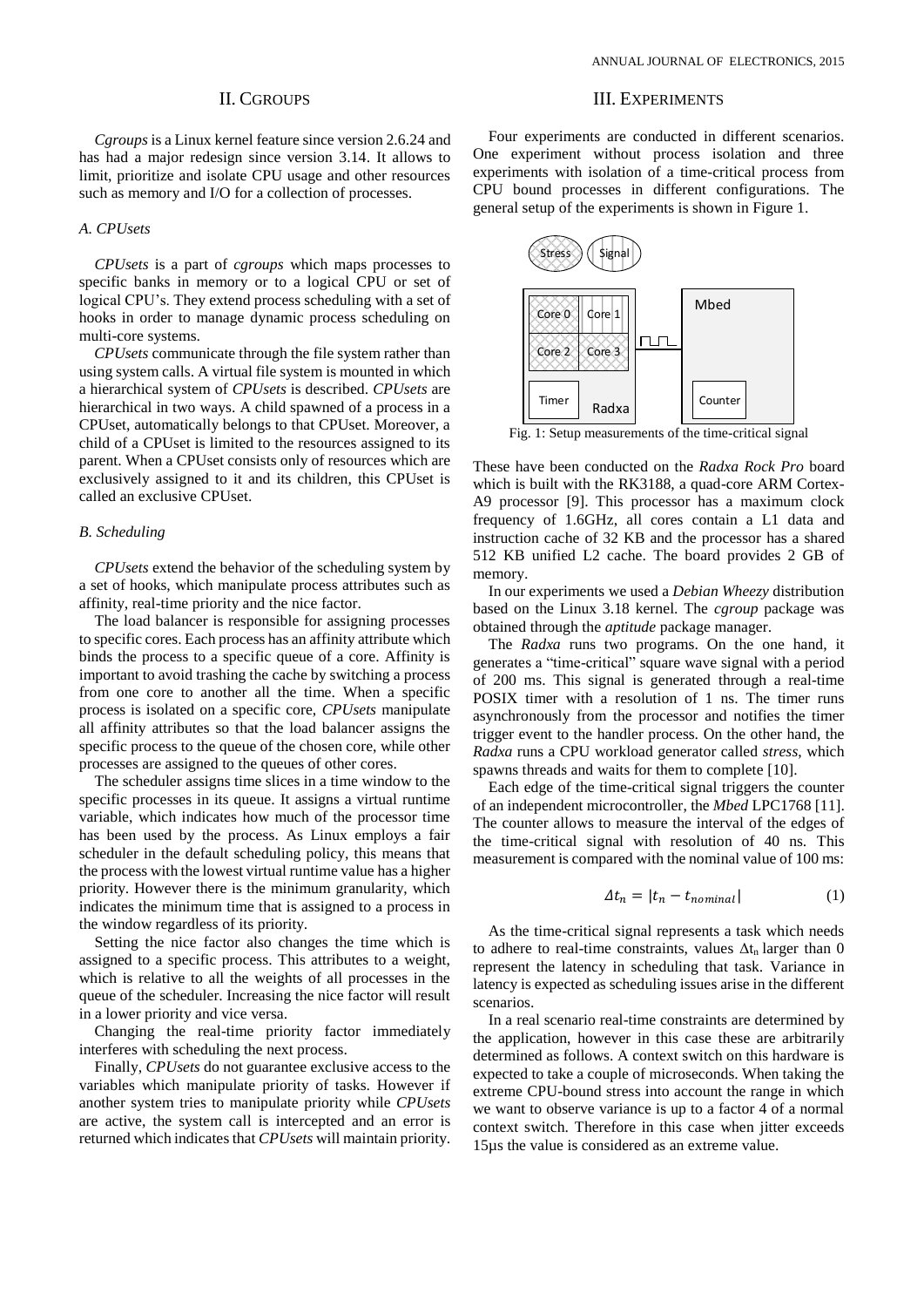In each scenario 2048 batches of 50 edges are counted. All data and artefacts of these experiments are available at *github* [12].

## *A. Baseline*

In the baseline experiment no processes are isolated. In a first scenario no stress is applied. Figure 2 shows the discrete probability distribution function (pdf) of Δt.



Fig. 2: No isolation, no stress: sample mean  $\overline{y} = 0.0034 \mu s$  and sample variance  $\sigma_y^2 = 2.1461$ 

In a second scenario in the experiment without process isolation, CPU-bound stress is applied. I.e. 16 threads which executes an infinite loop calculating the square root of a single variable. The sample mean of  $\Delta t$  in this scenario is 327.5195 µs, a value larger than the period of the signal. This effect is due to extreme values in 26 of the 2048 samples, of which 14 are in the millisecond range. Figure 3 shows the discrete pdf of Δt smaller than 15 µs in this scenario.



#### *B. Isolating core 1*

In this experiment, core 1 is isolated in an exclusive CPUset and only the time-critical process is assigned to it. The other cores handle the 16 threads of the CPU intensive process. Figure 4 shows the discrete pdf of Δt in this scenario. There were no extreme values.



#### *C. Isolating core 0 and 1*

This experiment isolates both core 0 and core 1in an exclusive CPUset with only the time-critical process

assigned to it. Core 2 and 3 execute 16 threads of the CPU intensive process. Figure 5 shows the discrete pdf of  $\Delta t$ . There was a single extreme value (30µs).



#### *D. Isolating half of core 1*

In the fourth experiment a timeshare equal to half of all time available on core 1 is attributed to the time-critical process. The other cores and remaining slots on core 1 are executing the stress process. In this scenario there are 503 extreme values larger than 100 µs with maximum values in the range of 10 ms.

#### IV. DISCUSSION

When considering only time-critical processes which do not exceed a jitter of 15µs, the baseline experiment indicates a larger sample mean value and a smaller sample variance in the scenario with CPU-bound processes. In a standard configuration, process preemption allows scheduling in a deterministic fashion in almost 99% of the time. However depending on a situation where the time-critical task is interleaved and scheduled frequently, the expected jitter is unacceptable.

Isolating core 1 allows to fully utilize the other cores while isolating the time-critical process fully on a hardware level. Core 1 has been chosen as core 0 deals with OS related interrupts which might interfere with the time-critical process. However core 2 or 3 are equivalent in this respect. In this scenario, the sample mean is lower when compared to the baseline experiment with CPU-bound stress, while sample variance is higher. Nevertheless isolating core 1 prevents extreme jitter an indication that considering all sample values in this case accounts for the higher sample variance.

As core 0 shares memory caches with core 1, as well as deals with OS interrupts, the effect of isolating both cores considers a more prudent approach than isolating only a single core. Both sample mean and variance are lower, however a single extreme value has been measured. We conducted 6 additional experiments with 102 400 samples while isolating respectively core 1 and both core 1 and 0. These experiments indicated that extreme values occur in both scenarios once, never exceeding a maximum value of 30 µs.

The final experiment isolated half of the available time on core 1. This resulted in a considerable worse scenario than the baseline experiment with CPU-bound stress or the other isolation experiments. This is due to the implementation of attributing time shares of the core to a specific process. Whereas isolation of a core is achieved by manipulating the load balancer, assigning half of the time is the responsibility